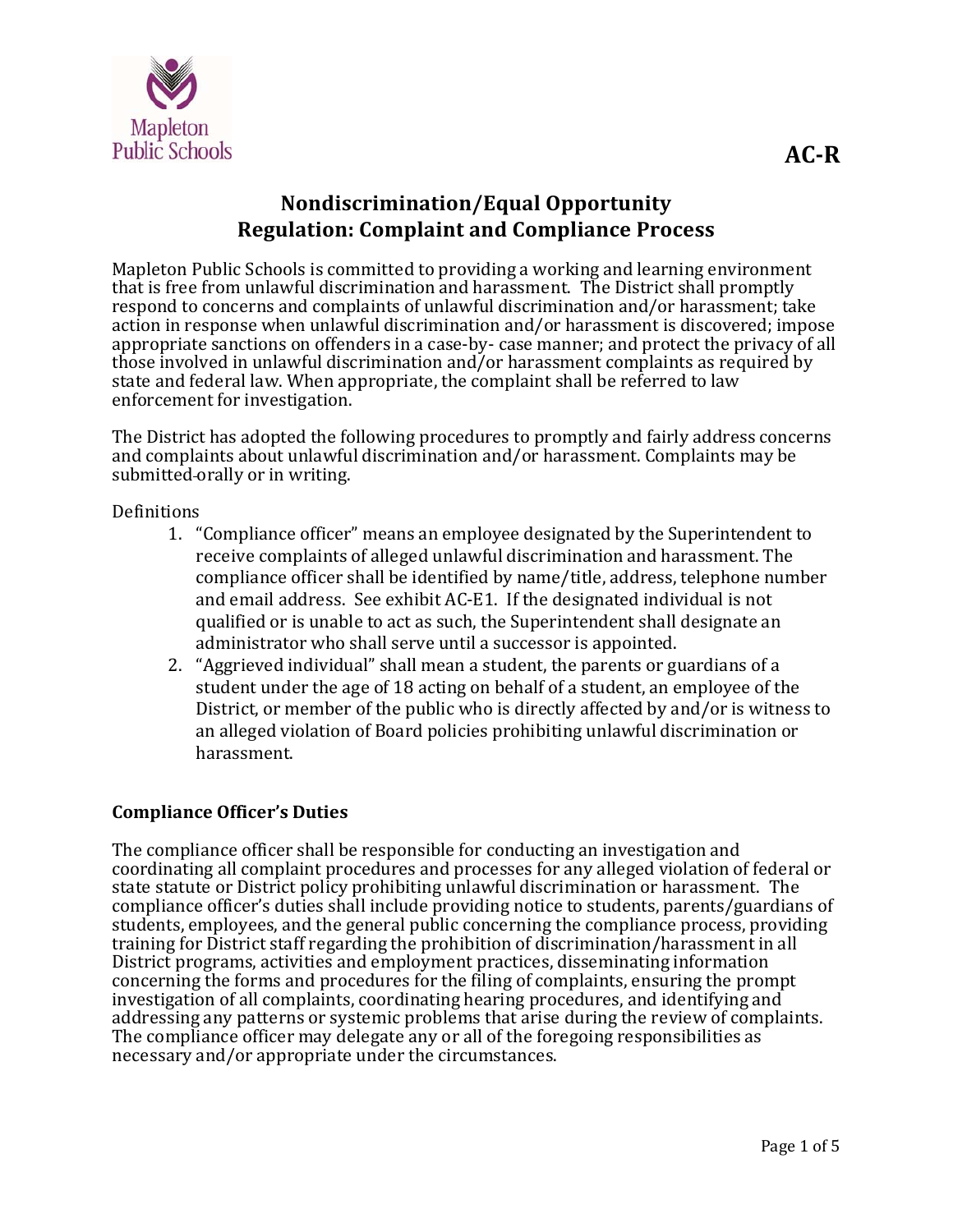

# **Complaint Procedure**

An aggrieved individual is encouraged to promptly report the incident as provided in District policy and this regulation. All reports received by teachers, counselors, school directors or other District employees shall be promptly forwarded to the compliance officer. If the compliance officer is the individual alleged to have engaged in the prohibited conduct, the complaint shall be forwarded to the Superintendent.

Any aggrieved individual may file, with the compliance officer, a complaint charging the District, another student, or any school employee with unlawful discrimination or harassment. Complaints may be made orally or in writing. Persons who wish to file a written complaint shall be encouraged to use the form, AC-E2.

All complaints shall include a detailed description of the alleged events, the dates the alleged events occurred and names of the parties involved, including any witnesses. The complaint shall be made as soon as possible after the incident.

The compliance officer shall confer with the aggrieved individual and/or the alleged victim of the unlawful discrimination or harassment as soon as is reasonably possible, but no later than 10 school days following the District's receipt of the complaint in order to obtain a clear understanding of the basis of the complaint.

Within 10 school days following the initial meeting with the aggrieved individual and/or alleged victim, the compliance officer shall attempt to meet with the individual alleged to have engaged in the prohibited conduct and, if a student, his or her parents/guardians, in order to obtain a response to the complaint. Such person(s) shall be informed of all allegations that, in the compliance officer's judgment, are necessary to achieve a full and accurate disclosure of material information or to otherwise resolve the complaint.

At the initial meetings, the compliance officer shall explain the avenues for informal and formal action, provide a description of the complaint process, and explain that both the victim and the individual alleged to have engaged in prohibited conduct have the right to exit the informal process and request a formal resolution of the matter at any time. The compliance officer shall also explain that whether or not the individual files a written complaint or otherwise requests action, the District is required by law to take steps to correct the unlawful discrimination or harassment and to prevent recurring unlawful discrimination, harassment or retaliation against anyone who makes a report or participates in an investigation. The compliance officer shall also explain that any request for confidentiality shall be honored so long as doing so does not preclude the District from responding effectively to prohibited conduct and preventing future prohibited conduct.

#### **Informal Action**

If the aggrieved individual and/or the individual alleged to have engaged in the prohibited conduct requests that the matter be resolved in an informal manner and/or the compliance officer believes that the matter is suitable to such resolution, the compliance officer may attempt to resolve the matter informally through mediation, counseling or other nondisciplinary means. If both parties feel a resolution has been achieved through the informal process, then no further compliance action must be taken. No party shall be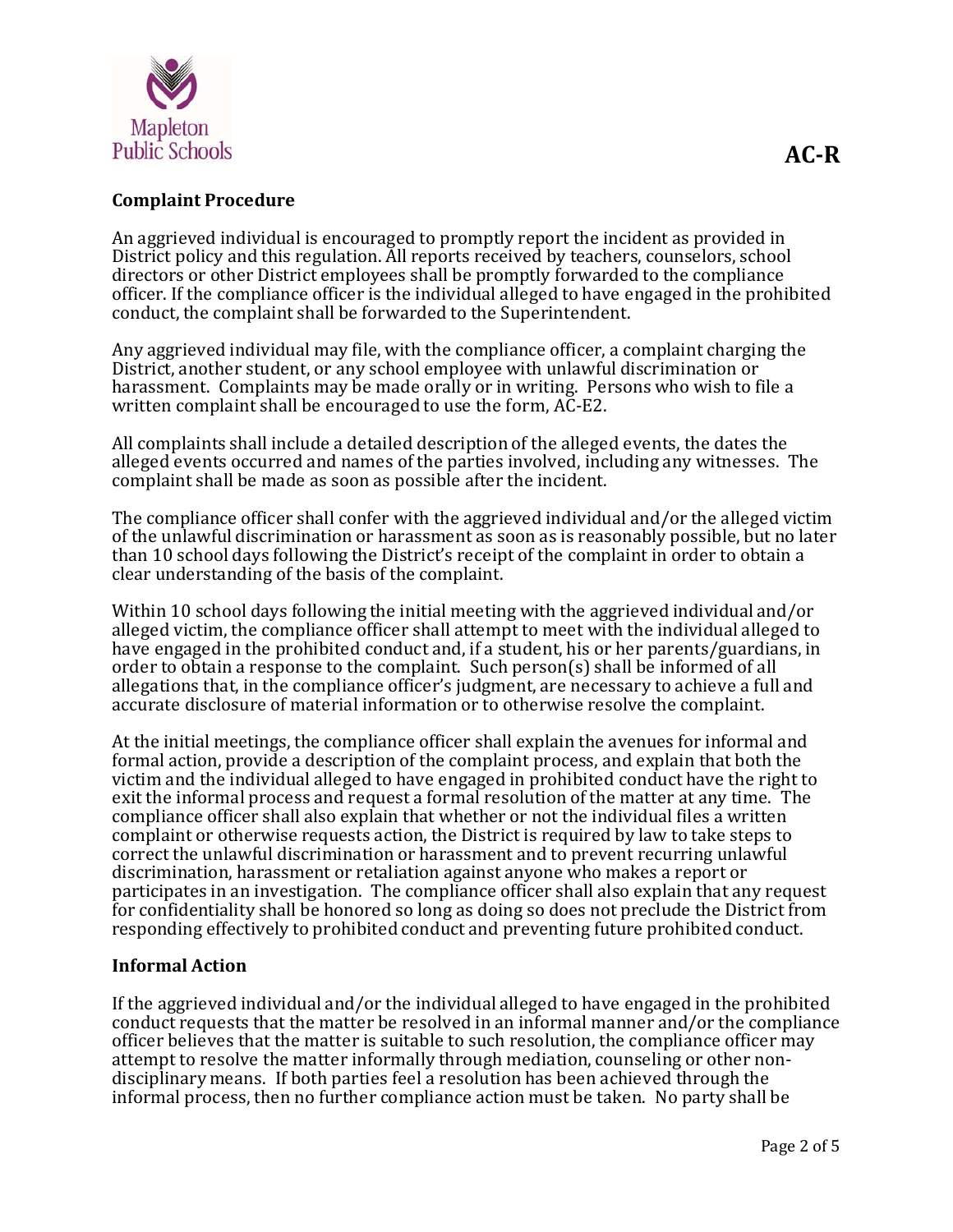

compelled to resolve a complaint of unlawful discrimination or harassment informally and either party may request an end to an informal process at any time. Informal resolution shall not be used to process complaints against a school employee and shall not be used between students where the underlying offense involves sexual assault or other act of violence. 

## **Formal Action**

If informal resolution is inappropriate, unavailable, or unsuccessful, the compliance officer shall promptly investigate the allegations to determine whether and/or to what extent, unlawful discrimination or harassment has occurred. The compliance officer may consider the following types of information in determining whether unlawful discrimination or harassment occurred:

- a. statements by any witness to the alleged incident:
- b. evidence about the relative credibility of the parties involved;
- c. evidence relative to whether the individual alleged to have engaged in prohibited conduct has been found to have engaged in prohibited conduct against others;
- d. evidence of the aggrieved individual and/or alleged victim's reaction or change in behavior following the alleged prohibited conduct;
- e. evidence about whether the alleged victim and/or aggrieved individual took action to protest the conduct;
- f. evidence and witness statements or testimony presented by the parties involved;
- g. other contemporaneous evidence, and/or
- h. any other evidence deemed relevant by the compliance officer.

In deciding whether conduct is a violation of law or policy, all relevant circumstances shall be considered by the compliance officer, including:

- a. the degree to which the conduct affected any student's education, or any employee's work environment;
- b. the type, frequency and duration of the conduct;
- c. the identity of and relationship between the individual alleged to have engaged in the prohibited conduct and the aggrieved individual and/or alleged victim;
- d. the number of individuals alleged to have engaged in the prohibited conduct and number of victims of the prohibited conduct;
- e. the age of the individual alleged to have engaged in the prohibited conduct and the aggrieved individual and/or alleged victim;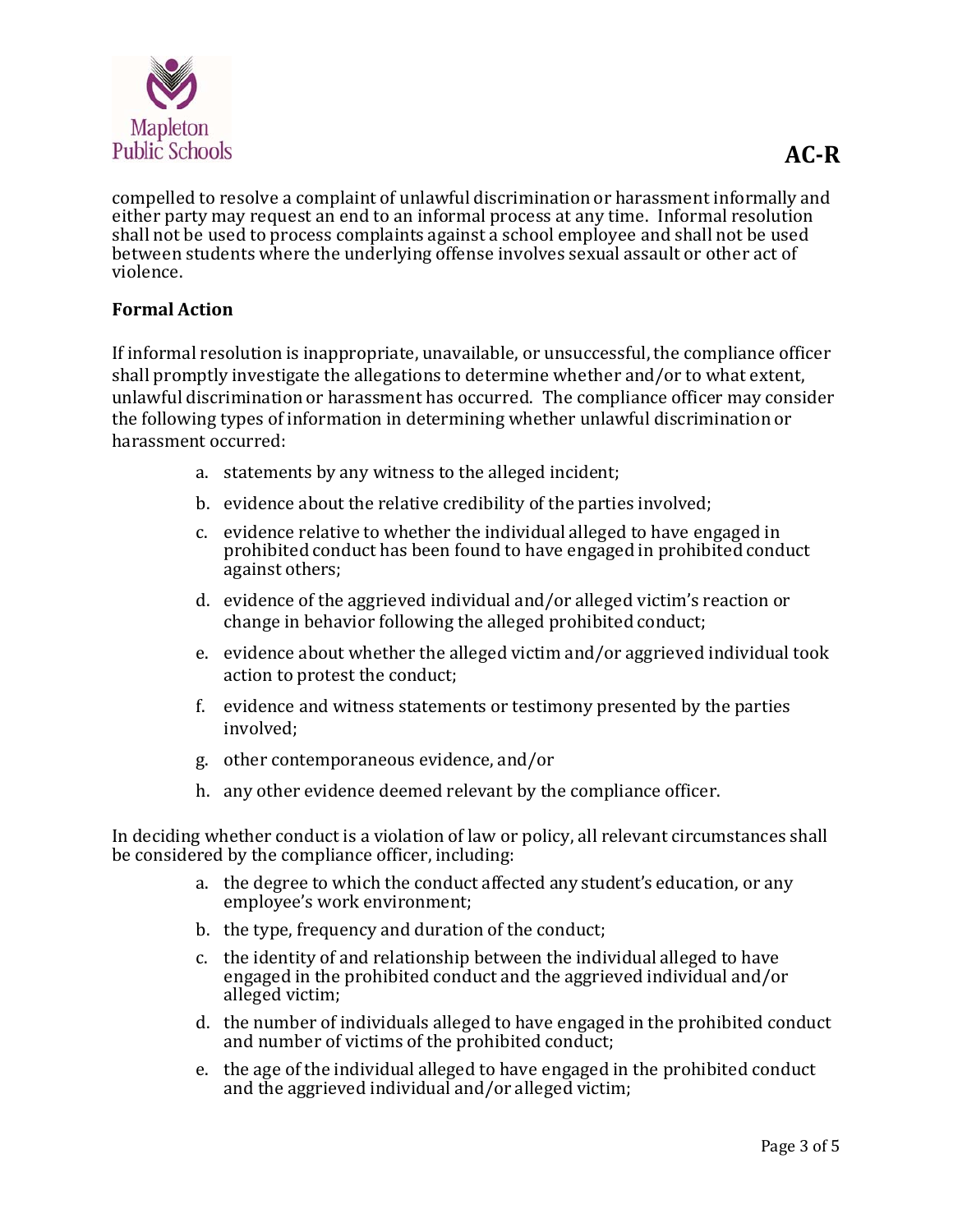

g. other incidents at the school.

The compliance officer shall prepare a written report containing findings and recommendations, as appropriate, and submit the report to the Superintendent within 10 school days following the compliance officer's receipt of the complaint or 10 school days following the termination of the informal resolution process. The compliance officer's report shall be advisory and shall not bind the Superintendent or the District to any particular course of action or remedial measure. Within 10 school days after receiving the compliance officer's findings and recommendation, the Superintendent (or designee) shall determine any sanctions or other action deemed appropriate, including, if appropriate, recommendations to the Board for disciplinary or other action.

To the extent permitted by federal or state law, all parties, including the parents/guardians of all students involved, shall be notified in writing by the Superintendent of the final outcome of the investigation and all steps taken by the District within 10 school days following the Superintendent's determination.

# **Hearing Procedure**

For allegations under Section 504 and as otherwise required by law, the aggrieved individual may request a hearing. This hearing procedure will not address guilt or innocence or disciplinary consequences which shall instead be governed by the Board's discipline policies and procedures.

The hearing officer will be an administrative employee of the District designated by the Superintendent. The hearing shall be informal. A student shall be entitled to be represented by his/her parent or by an attorney. An employee shall be entitled to be represented by an attorney or other representative of his/her choice. The complainant may appear at the hearing and shall be entitled to present testimony and other evidence. Formal rules of evidence shall not apply. The compliance officer or designee may represent the District at the hearing and shall likewise be entitled to present testimony and other evidence. The hearing shall be closed to the public.

The hearing officer shall make a written recommendation to the Superintendent based upon evidence presented at the administrative hearing. Within 10 days of receiving the hearing officer's recommendations, the Superintendent or designee shall determine any action deemed appropriate. 

Any party not satisfied with a decision made by the Superintendent may present his/her concerns to the School Board. Any action taken by the School Board shall be final.

Nothing contained herein shall be interpreted to confer upon any person the right to a hearing independent of a District policy, administrative procedure, statute, rule, regulation or agreement expressly conferring such right. This process shall apply, unless the context otherwise requires and unless the requirements of another policy, procedure, statute, rule, regulation or agreement expressly contradicts with this process, in which event the terms